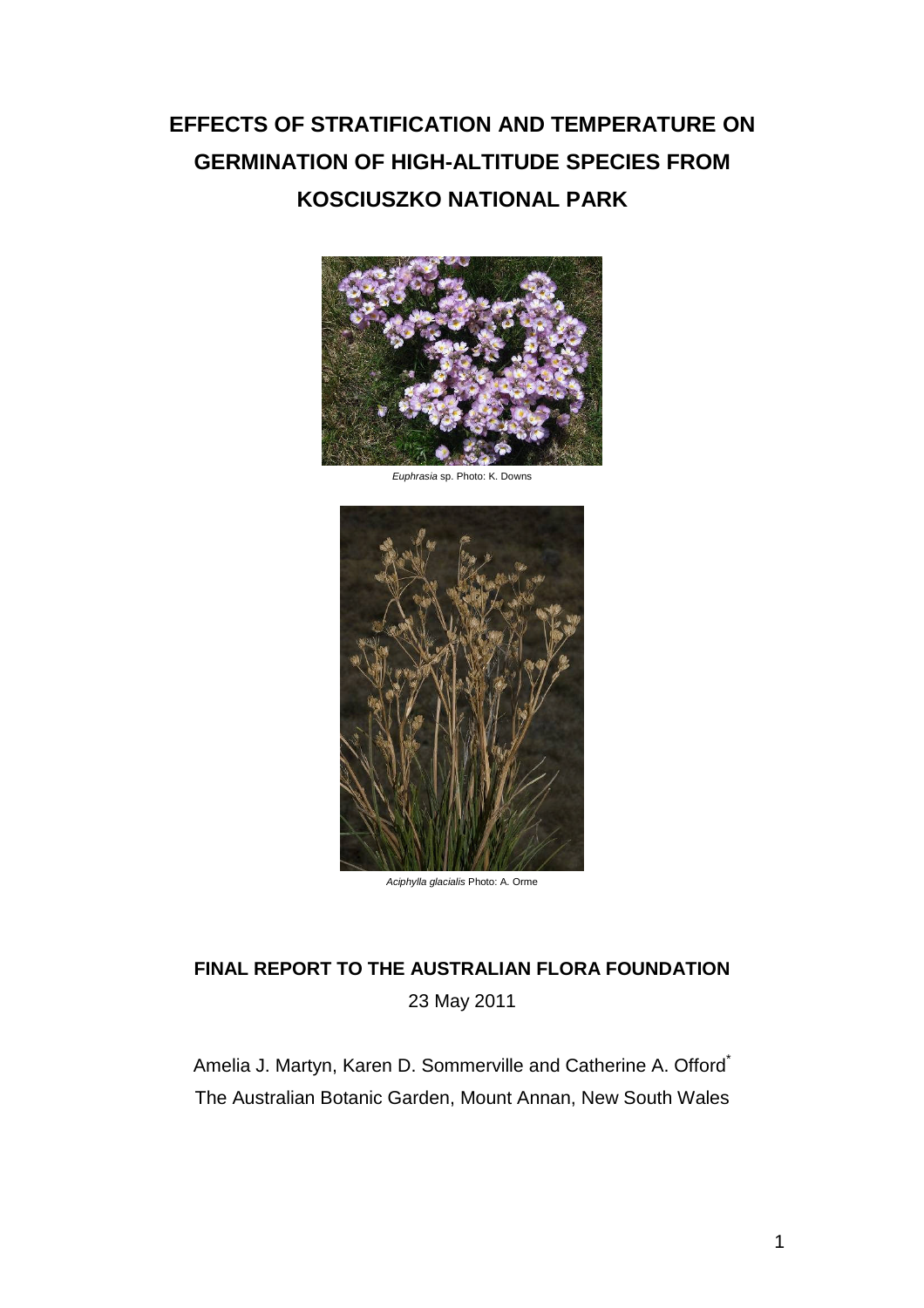# **Effects of stratification and temperature on germination of high-altitude species from Kosciuszko National Park**

### **Abstract**

While the distribution and general ecology of Australian high-altitude species is increasingly well-studied, little is known about the seed biology of individual herbs. It is not known, for example, which species require low temperatures and/or cold stratification for germination and dormancy break, and whether these requirements would be fulfilled in a warmer climate. In this study, we investigated optimum temperatures for germination, and response to dormancy alleviating treatments of cold stratification and gibberellic acid  $(GA<sub>3</sub>)$ , for 20 species collected from high altitudes (860-1960m elevation) in Kosciuszko National Park, south-eastern Australia. While many of these species occur generally only at relatively high altitude (e.g. *Coronidiium waddelliae* 1170-1500m), a number have wider distributions (e.g. *C. scorpiodes* 1-1300m).

Germination response to temperature was highly variable among species. Temperature ranges and optima with and without periods of stratification (4, 8, 12 weeks) were determined for each species. For example, without stratification, low temperatures (5-19°C) were optimal for germination of *Aciphylla glacialis, Oreomyrrhis eriopoda* and *Arthropodium* sp. B. Moderate temperatures were favoured by *Brachyscome* sp. 1 sensu P.S.Short (1999) and *Epilobium gunnianum*, while Wahlenbergia had a higher temperature optimum (25°C). The endemic, high altitude species *Euphrasia collina* ssp. *diversicolor* exhibited poor germination at all temperatures. Two species (*Epilobium gunnianum* and *Oreomyrrhis eriopoda*) germinated to some extent at all temperatures (10, 15, 20, 25°C, 20/5°C and 20/10°C). Cold moist stratification response was positive for seven species, while GA<sub>3</sub> substituted for or improved upon cold stratification for *Derwentia* and *Wahlenbergia*. In general, the seven Asteraceae species germinated well at a wide range of temperature responses and showed little or no response to stratification or GA3, with the exception of *C. waddelliae* which had faster germination after stratification.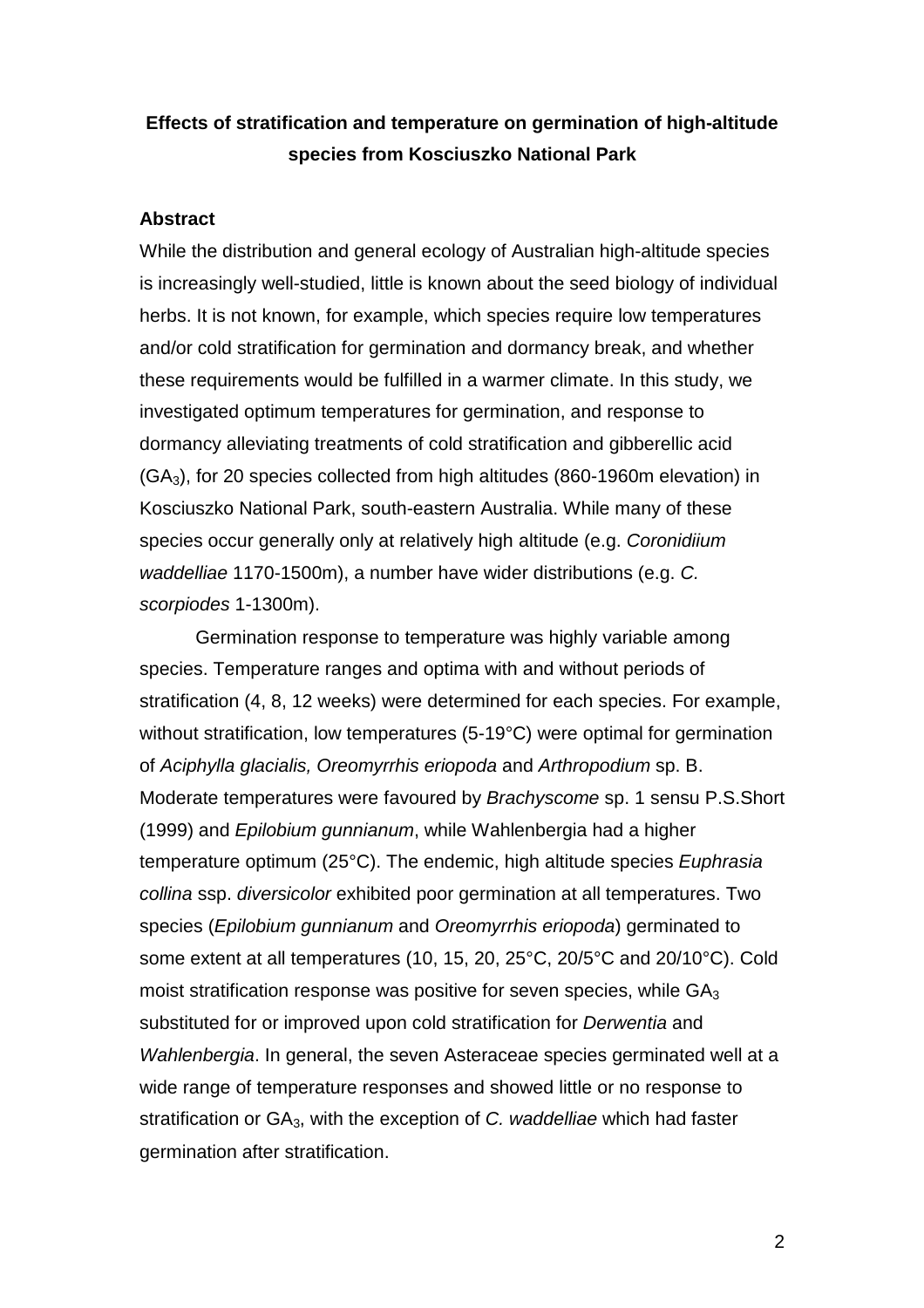This information was synthesized to determine the dormancy status of the species collections. Ten species appeared to be non-dormant, although there were indications of a degree of physiological dormancy in several. One species had deep physiological dormancy (*Viola bentonicifolia*) and another had physical dormancy (*Acacia pravissima*). The type and depth of morphophysiological dormancy varied for the other seven species (*Aciphylla glacialis, A. simplicifolia, Oreomyrrhis erriopoda, Wahlenbergia ceracea, W. gloriosa, Derwentia perfoliata*) including one which was deeply dormant (*Euphrasia collina* ssp. *diversicolor*).

Understanding the germination response to temperature has the potential to improve models of species response to pressures such as climate change and improve seed utilisation for rehabilitation, as well as clarify seed germination requirements for conservation seed banks and restoration.

#### **Introduction**

Seed germination is a critical stage in the life cycle of plants, particularly when considering the effects of global warming on high-altitude species. This is due to the dependence of these species on specific temperature regimes to stimulate germination and ensure seedling development coincides with favourable growing conditions (Mondoni *et al*. 2008 and 2009; Milbau *et al*. 2009). Understanding germination response to temperature has the potential to improve models of species response to climate change (Mondoni *et al*. 2008 and 2009; Milbau *et al*. 2009; Ooi *et al*. 2009), particularly as a large proportion of species regenerate from seed (Walsh and McDougall 2008; Venn and Morgan 2009). Information about germination can also improve the success rate of using seed for rehabilitation (Kaye 1997; Giménez-Benavides *et al*. 2005), which is critical to ongoing restoration of the former Snowy Hydro Scheme sites within Kosciuszko National Park (L. MacPhee, personal communication).

More than 119 seed collections from Kosciuszko National Park have been banked at the NSW Seedbank of the Botanic Gardens Trust, located at The Australian Botanic Garden, Mount Annan in south-western Sydney. We utilised 20 of these collections made at high altitudes (Table 1) to investigate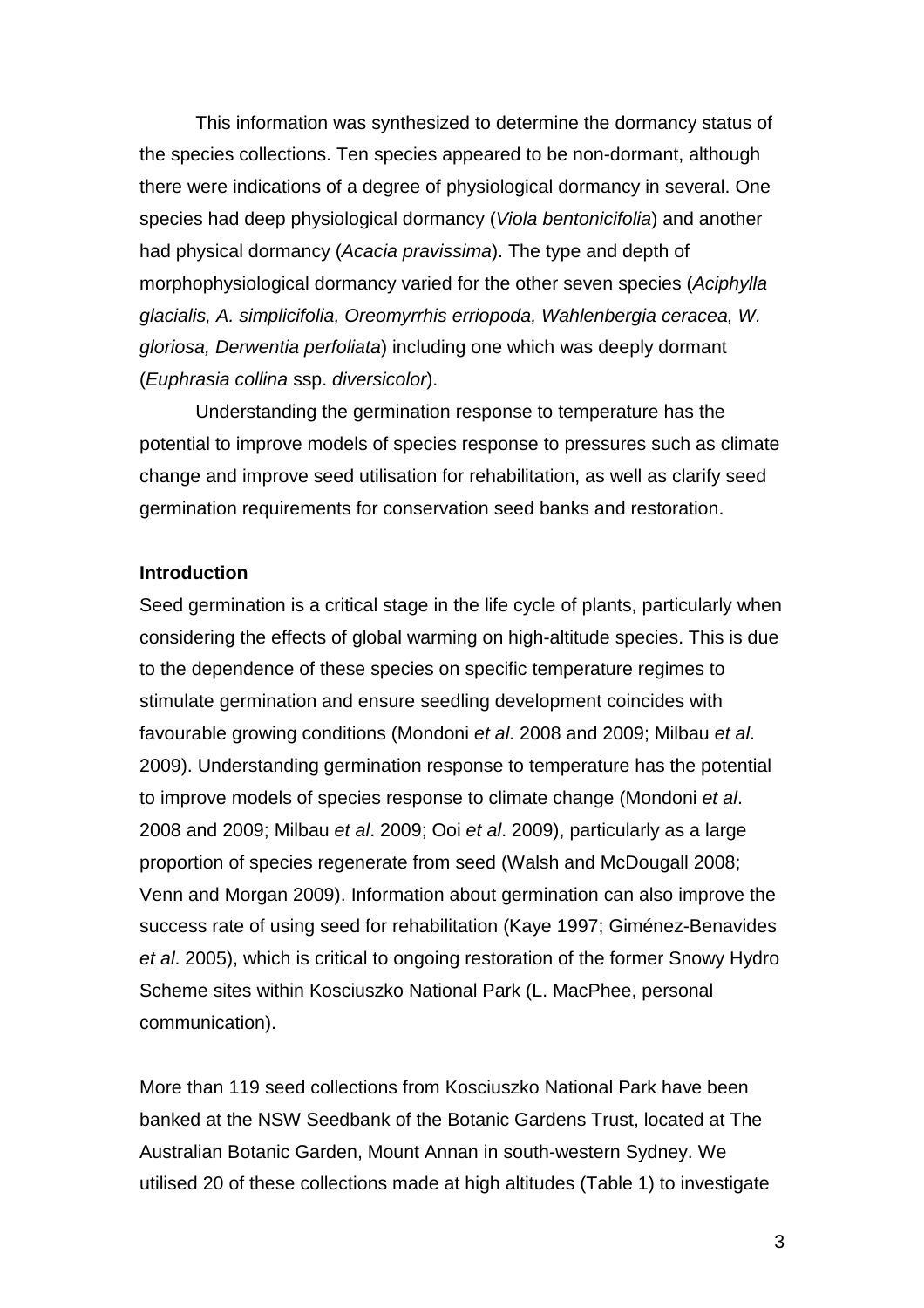the germination requirements for herb species collected from high altitudes. All but one of the species were collected from alpine or sub-alpine areas at altitudes between 1100 and 2000m. Fifteen of the species utilised are diagnostic taxa for one or more treeless vegetation communities in the Australian Alps (McDougall and Walsh, 2007), and 11 of these have ranges that extend into the area defined as alpine for Kosciusko National Park (≥ 1830m, Costin *et al*, 2000).

Herbaceous species were mostly chosen because they are common in soil seedbank samples from Australian alpine sites and have the potential to contribute to vegetation changes in response to climatic changes (Venn and Morgan 2010). One woody species (*Acacia pravissima*) was included for contrast. Recent studies in Australia have shown that subalpine plant species, particularly forbs, respond differently to experimental warming, with changes in timing and proportion of seed maturation (Jarrad *et al*. 2008). In addition, the proportion of herbs and graminoids increases with altitude, while shrub cover decreases, although these proportions may be affected by climate changes (Pickering and Green 2009). The seed biology of herb species growing at high altitudes is poorly understood, while tree species have been included in many previous studies (Green 1969; Beardsell and Mullett 1984; Turnbull and Doran 1987; Ferrar *et al*. 1988; Battaglia 1993 and 1997; Battaglia and Read 1993; Close and Wilson 2002).

All species used in this study are Australian endemics (Botanic Gardens Trust 2010). Several species have been included in ecological monitoring studies to date: *Aciphylla glacialis* and *Euphrasia collina* ssp. *diversicolor* on summits in the Snowy Mountains (Pickering *et al*. 2008), *Oreomyrrhis eriopoda* in snowpersistence and vegetation studies (Edmonds *et al*. 2006) and *Wahlenbergia ceracea* as a potential species for phenological monitoring (Gallagher *et al*. 2009). *Aciphylla glacialis*, *Euphrasia collina* and *Oreomyrrhis eriopoda* were all found in the standing vegetation of alpine summits but not the soil seedbank (Venn and Morgan 2010).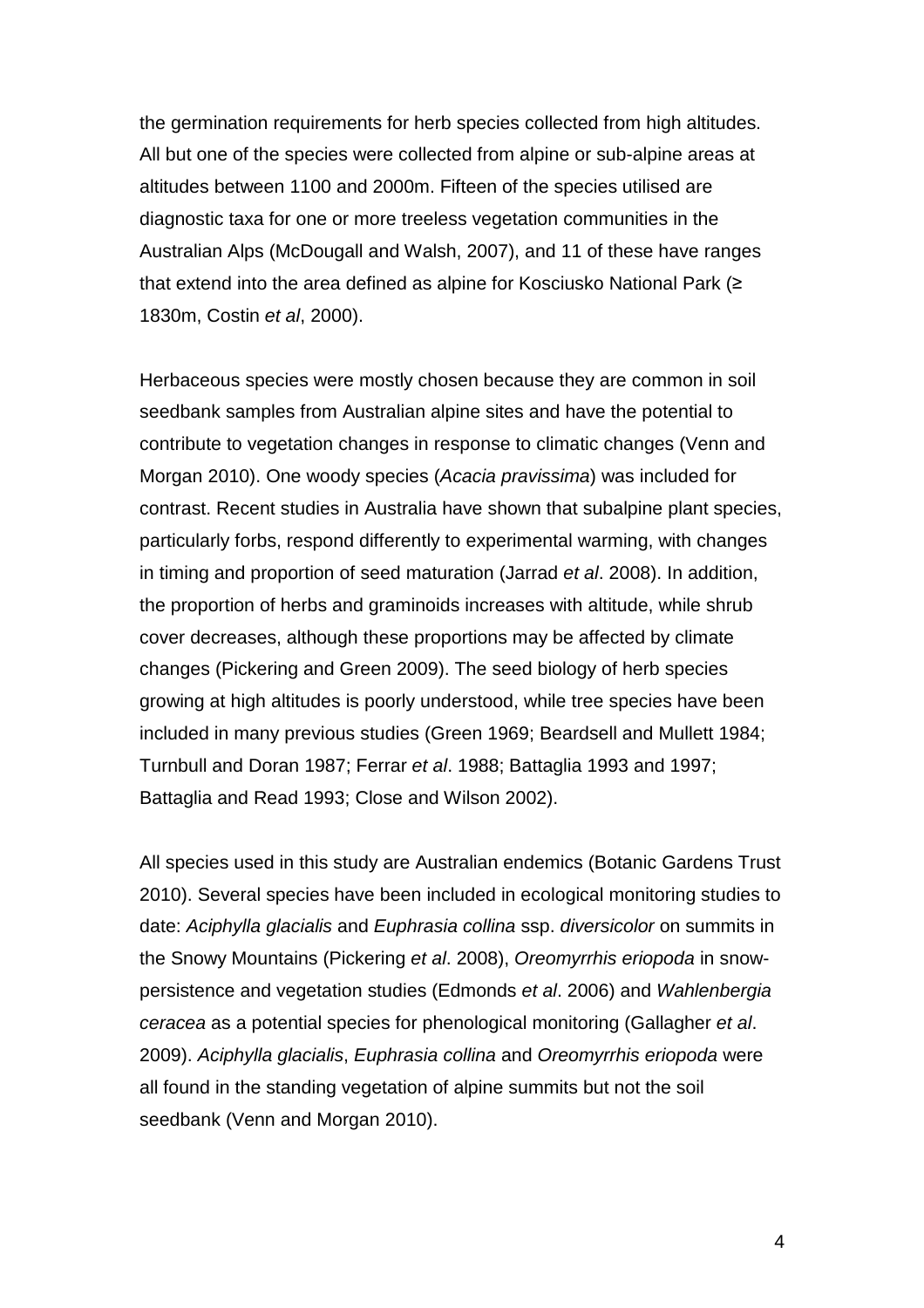The aims of this study were to determine: which of these high altitude seed collections display dormancy; what type of dormancy mechanisms are present; which species require a period of cold stratification (or gibberellic acid) for germination; and, which species have germination requirements that are likely to be fulfilled in a warmer climate. For each species, therefore, we determined: the temperature optima for germination; the response to cold stratification (simulating a period under snow cover in the natural environment); and the response to gibberellic acid (a possible substitute for cold stratification). Seed measurements and germination results were used to classify dormancy for each species.

### **Methods**

#### *Study species*

Species were chosen from NSW Seedbank collections made in Kosciuszko National Park, at altitudes greater than 850m, in February 2004 or February 2007 (Table 1). Following collection, seeds were dried at 15°C and 15% relative humidity, cleaned of debris, vacuum sealed in foil packets and stored at -18°C in the NSW Seedbank prior to testing.

#### *Seed characteristics and dormancy classification*

Seeds were dissected and measured to: 1. calculate embryo:seed length, 2. determine the presence/absence of endosperm, 3. assign embryo type according to the classification system of Martin (1946). These data were used to assist in dormancy classification. Dispersal unit length was measured for 20 dry seeds, while seed and embryo length were measured for ten imbibed seeds of each species. Seeds were photographed using an Olympus Colorview Soft Imaging System camera (2005) mounted on a binocular microscope, with subsequent measurements made using analySIS LS Starter Version 2.6 Life Science software (2007) (Olympus Soft Imaging Solutions GmbH, Germany). Mean seed air dry weight was measured on three replicates of 50 seeds, with seeds equilibrated at 15% RH and 15°C, and then converted to individual seed weights. For very small seeds, the number of seeds per gram was estimated by counting the number of seeds in three subsamples of known weight. Seed characteristics and germination results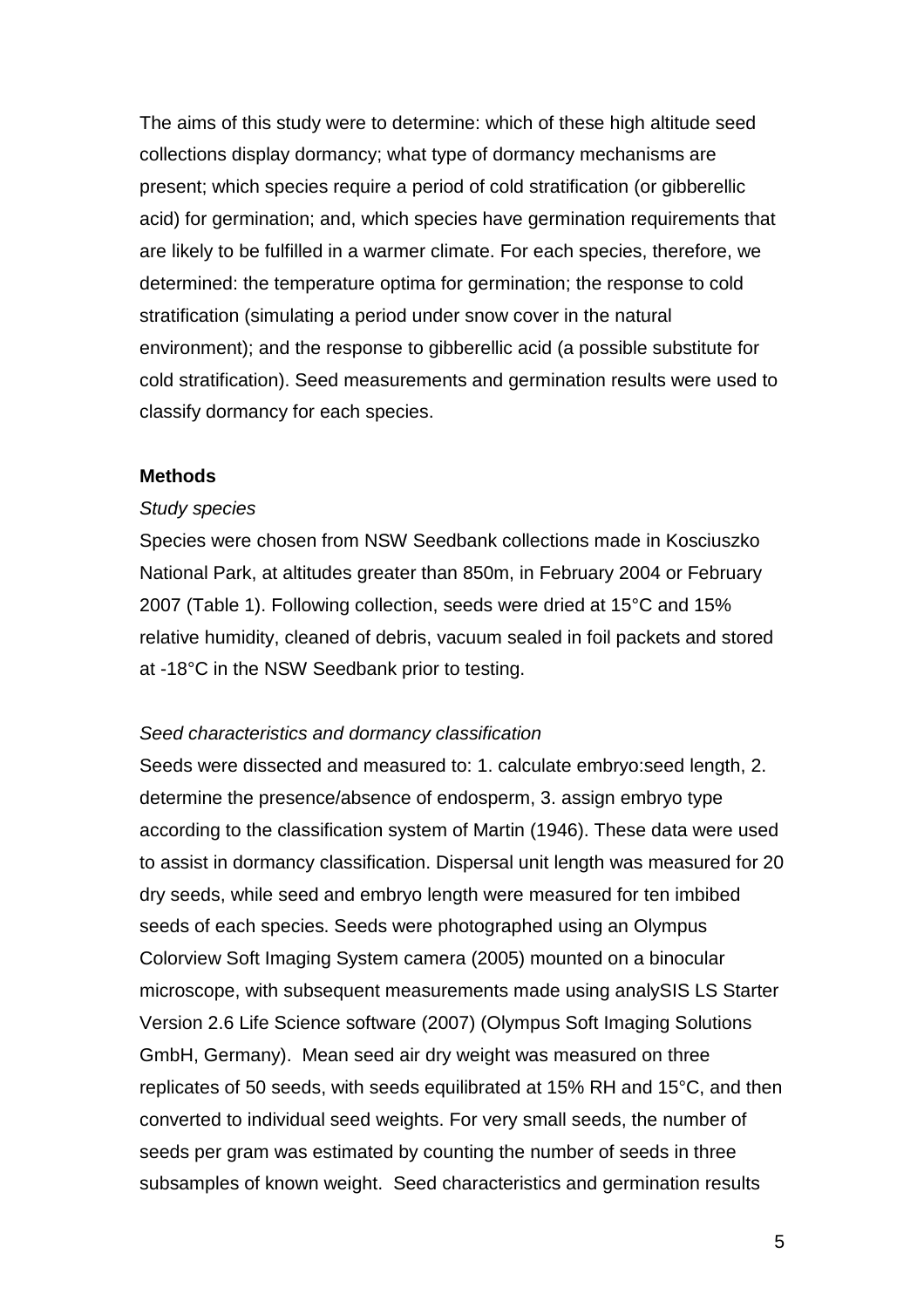were used to classify dormancy for each species using the system of Baskin and Baskin (2004).

#### *Seed germination and viability*

Prior to germination testing, foil packets containing seeds were held at room temperature for at least 24 hours, then opened to allow seeds to equilibrate to room humidity for at least 12 hours. Seeds of *Acacia pravissima* were scarified prior to use. Initial experiments on seven species commenced in August 2008. Five replicates of 20 or 25 seeds were placed on water agar (0.7%) in glass petri dishes and incubated at constant temperatures of 10, 15, 20, 25°C, and alternating temperatures of 20/5°C and 20/10°C (with and without  $GA_3$ ), with a 12/12 h light/dark cycle. The same temperature treatments  $(\pm 20/5^{\circ}C)$  were then applied to most species following stratification at temperatures ≤5°C for 4, 8 and 12 weeks. *Brachyscome* sp. 1 sensu P.S.Short (1999) was tested at a more limited range of temperatures (10, 15, 20/5°C and 20/10°C) as there were fewer seeds available for testing. Germination following stratification for this species and two others (*Epilobium gunnianum* and *Euphrasia collina* ssp. *diversicolor*) was tested at 20/10°C only.

Incubator temperatures were accurate to within 1°C. Gibberellic acid, where used, was incorporated into agar at 250ppm. Germination, defined as radicle emergence, was monitored weekly and any germinated seeds were removed. Germination tests were terminated after 3-4 months, when germination had ceased or become sporadic, as recommended by Milbau *et al*. (2009).

At the end of the experiments, any remaining seeds were cut-tested and examined under the microscope to determine viability. Viability was expressed as the percentage of germinated + viable seeds out of the total number of seeds per replicate. Germination percentages were adjusted for viability, however the unadjusted germination percentages were used for analysis to anable the detection of any change in viability caused by the treatments applied. The mean time to germination (MTG) was calculated for cold stratification experiments using the following equation: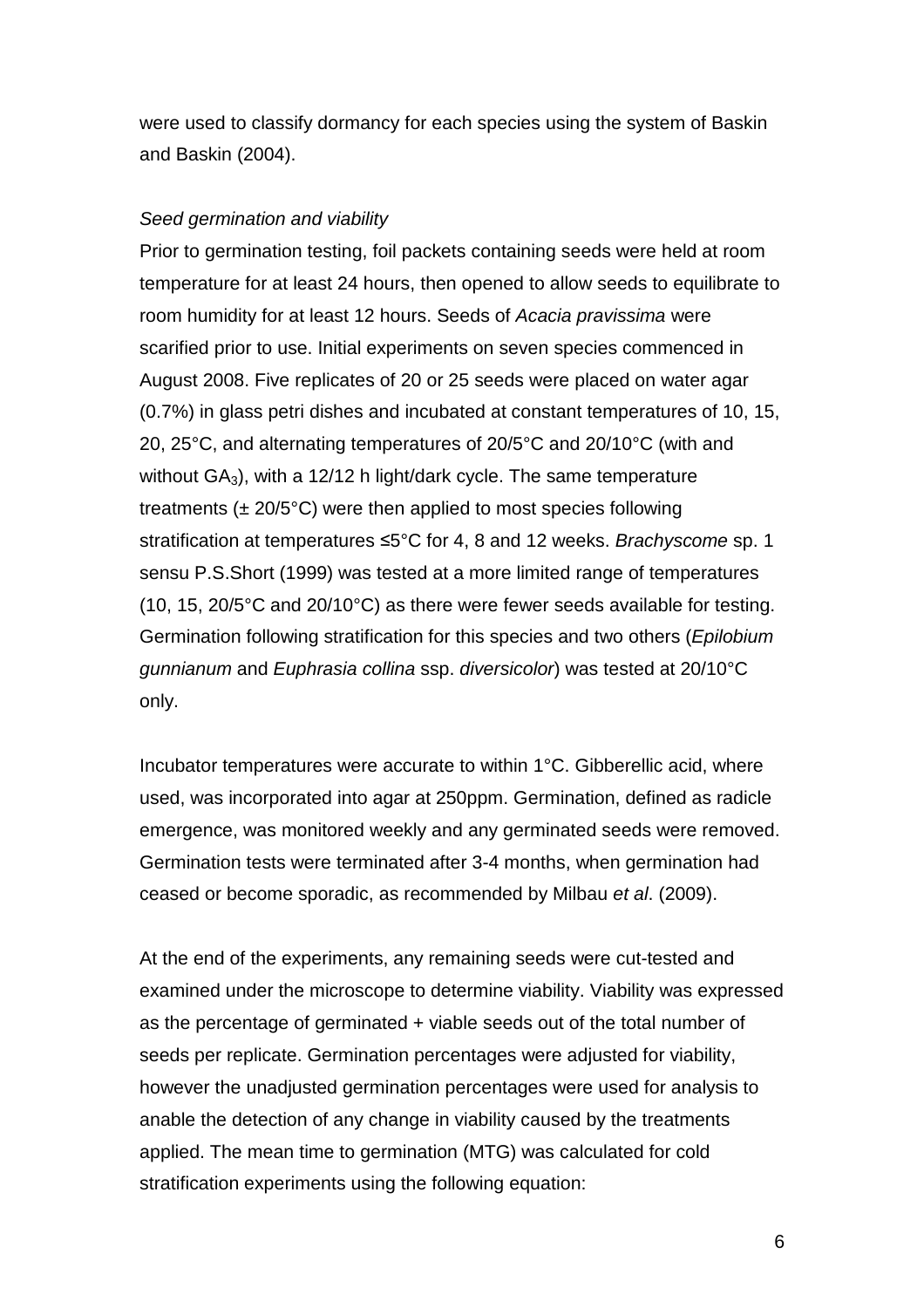### $MTG = \Sigma (n \times d)/N$

Where n is the number of seeds germinated between scoring intervals, d is the incubation period in days at that time point and N is the total number of seeds germinated (Cochrane and Probert 2006).

#### *Statistical analysis*

The effects of temperature/stratification treatments on total germination and MTG were tested on raw data in GenStat v.10 using the non-parametric Kruskal-Wallis test.

### **Results**

### *Seed characteristics and viability*

Seeds ranged in size from large (*Aciphylla* and *Oreomyrrhis*) to very small (*Wahlenbergia ceracea*) and exhibited a variety of embryo types including linear, investing, spathulate and dwarf (data not shown). All species had high viability  $(≥ 80%)$  in initial and subsequent tests.

#### *Germination*

All species, except *Aciphylla simplicifolia* and *Euphrasia collina* ssp. *diversicolor*, germinated to some degree, at one or more temperature regimes, without prior stratification (Table 2). Both *A. simplicifolia* and *E. collina* ssp. *diversicolor* required stratification to initiate germination; the latter germinated to only 4% ± 2.5 even after 12 weeks stratification.

The optimal temperatures for germination without stratification varied greatly among the remaining species (Table 2, selected species in Fig. 1). In terms of % germination, species fell into one of five categories:

- 1. germinated equally well at all temperature regimes ≥10°C (four species, *Brachyscome tenuiscapa* var. *pubescens, Podolepis robusta, Xerochrysum subandulatum* and *Geum urbanum*),
- 2. germinated equally well at all temperature regimes ≥ 15 $\mathrm{°C}$  (two species, *Poa hiemata* and *Coronidium waddelliae*),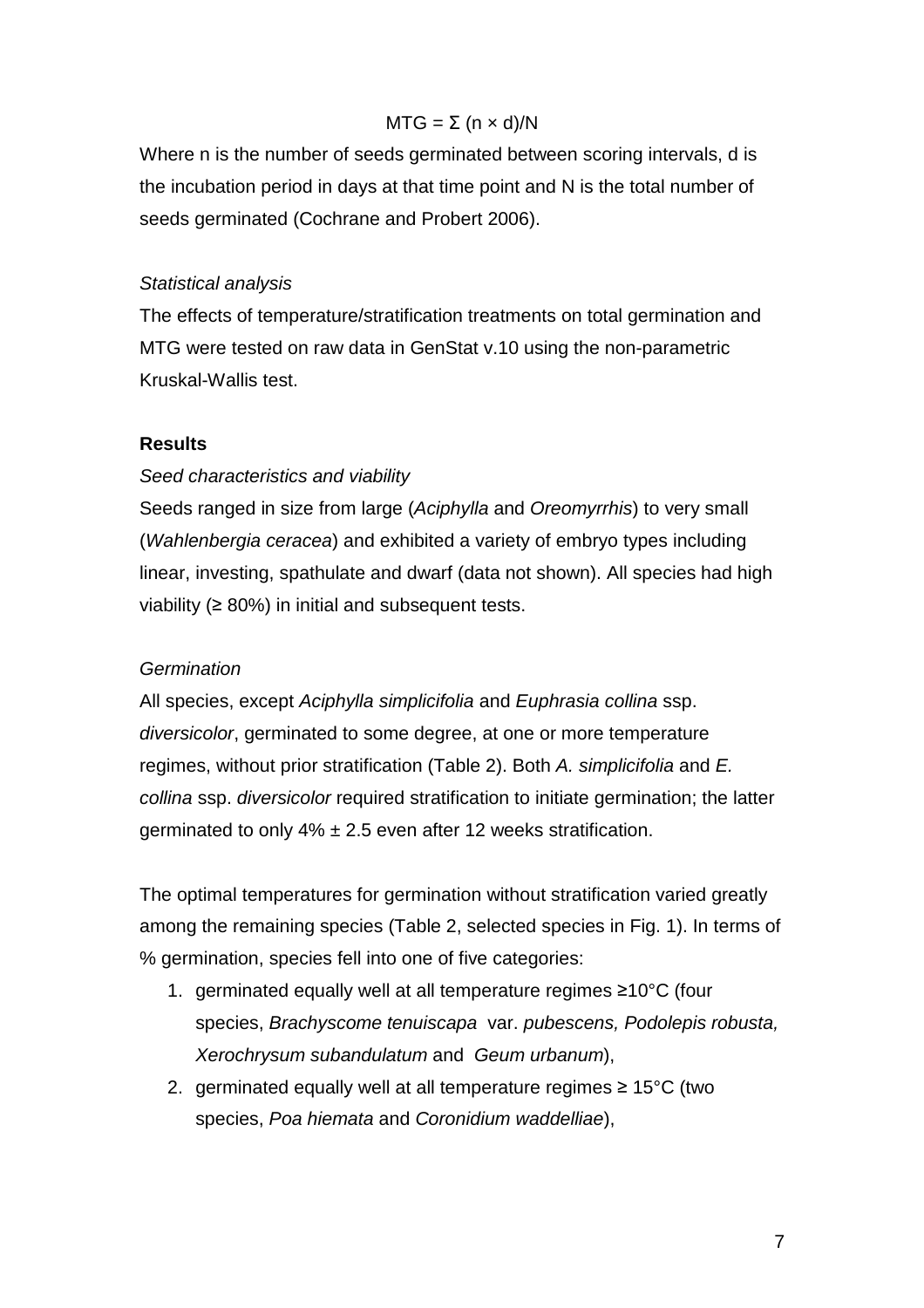- 3. germinated optimally at low temperatures of 10°C or less (five species, *Aciphylla glacialis*, *A. simplicifolia*, *Arthropodium* sp. B, *Viola betonicifolia*, *Oreomyrrhis eriopoda*,
- 4. germinated optimally at moderate temperatures of 15-20°C and/or alternating temps of 20/5 and 20/10°C (three species, *Euchiton involucratus*, *Epilobium gunnianum*, *Brachyscome* sp. 1),
- 5. germinated optimally at 25°C (three species, *Acacia pravissima*, *Wahlenbergia ceracea* and *W. gloriosa*).

The response to stratification, in terms of % germination, fell into four main categories:

- 1. no significant effect, species germinated equally well with or without stratification (8 species, *P* > 0.05),
- 2. significantly improved germination across all temperature regimes (5 species, *P* ≤ 0.05),
- 3. significantly improved germination for some temperature regimes (2 species, *P* ≤ 0.05),
- 4. significantly reduced germination across some or all temperature regimes (4 species, *P* ≤ 0.05) (data not shown).

Though % germination was improved by stratification for only seven of the species tested, stratification significantly reduced mean time to germination at a greater range of temperatures for 14 species (Table 2).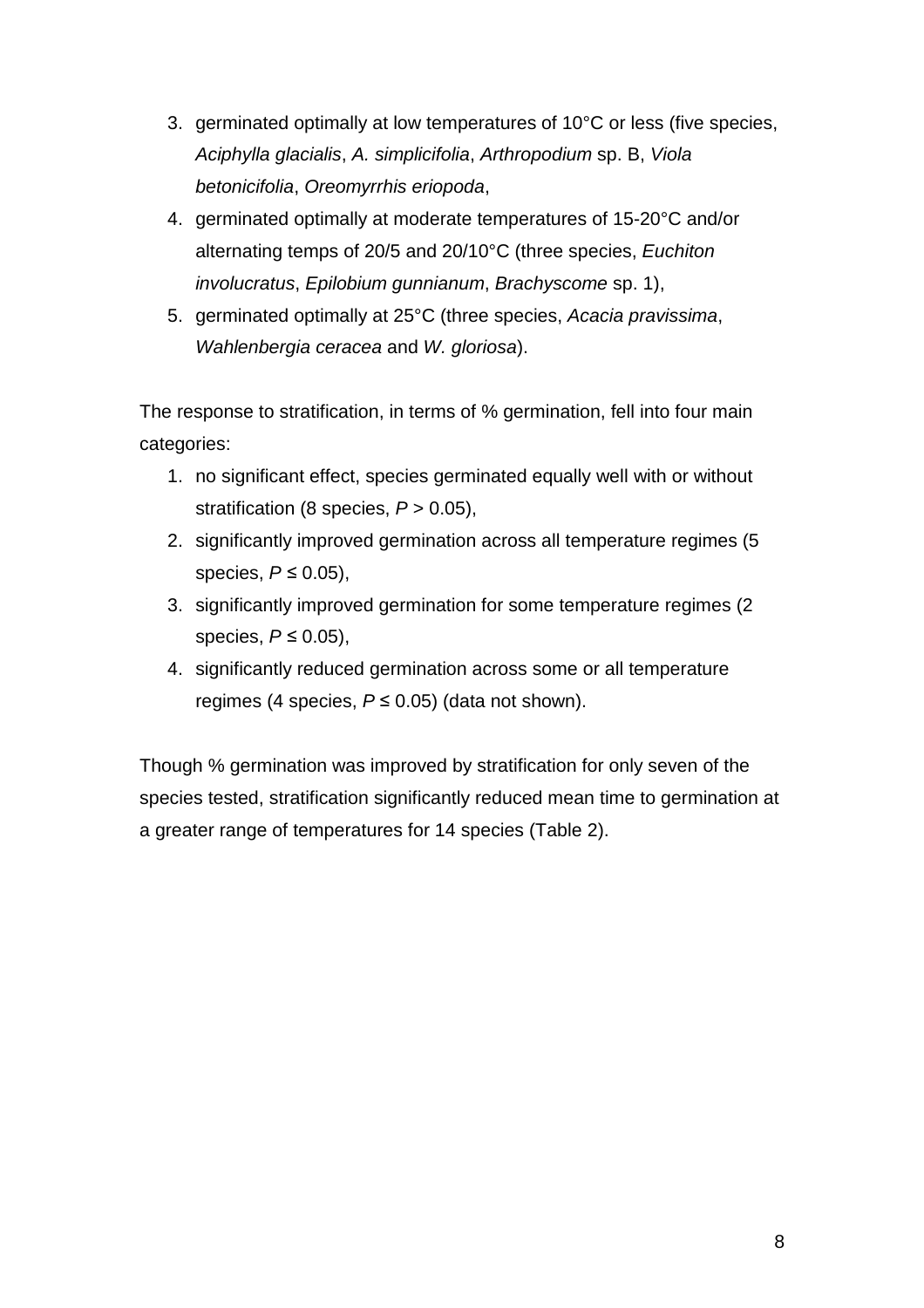



b. *Coronidium waddelliae.* The setting of the setting of the setting of the setting of the setting of the setting of the setting of the setting of the setting of the setting of the setting of the setting of the setting of

a. *Aciphylla glacialis.* Embryo type: linear (small)





c. *Wahlenbergia gloriosa*. Embryo type: dwarf

 $\alpha$ 



d. *Viola bentonicifolia*. **Embryo** type: spathulate

Fig. 1 Final germination % (average ± standard error) for selected species a. *Aciphylla glacialis*, b. *Coronidium waddelliae,* c*. Wahlenbergia gloriosa*. D.*Viola bentonicifolia*. Seeds were incubated at 10, 15, 20 and 25°C following 0, 4, 8 or 12 weeks moist stratification at 2.5°C. Seed and embryo morphology of species is also presented.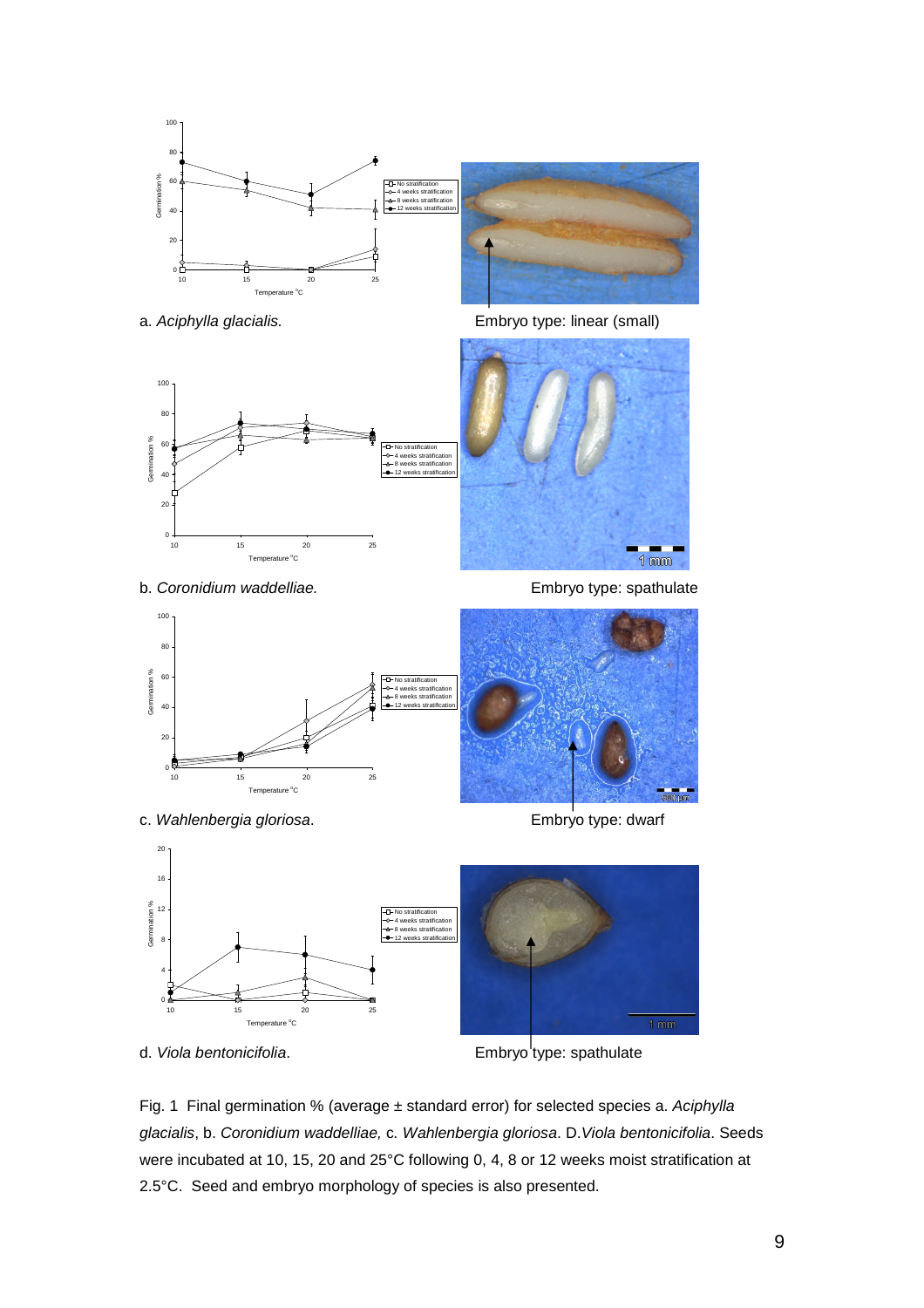#### *Dormancy classification*

The seeds of all but one species readily imbibed water, thus ruling out physical dormancy. *Acacia pravissima* was classified as physically dormant as its seeds did not imbibe water without scarification. Germination occurred without stratification and within 30 days for 12 species (*Arthropodium*, *Brachyscome* spp*.*, *Coronidium* spp., *Epilobium, Euchiton, Geum, Poa, Podolepis*, *Wahlenbergia ceracea* and *Xerochrysum*). Three of these four species had fully-developed embryos and were therefore classified as nondormant according to Baskin and Baskin (2004) (data not shown but see for example, the embryo types in Fig. 1). For several of these species, stratification improved the germination percentage and the MTG which may indicate that the seed had some level of dormancy. Both *Wahlenbergia* species have dwarf seed and a relatively small embryo in relation to seed size (data not shown), indicating morphological dormancy. *Aciphylla* and *Oreomyrrhis* display morphophysiological dormancy (MPD) with a low embryo:seed length ratio and germination taking >30 days unless cold stratification is applied (Table 2). MPD for *Oreomyrrhis* is non-deep Type 1, as gibberellic acid and cold stratification promoted germination, and low temperatures were optimal for germination. MPD for both *Aciphylla* species is intermediate in depth, as gibberellic acid did not promote germination and cold stratification of 2-3 months was optimal. *Euphrasia* has a moderate embryo:seed ratio (0.79), and though optimal germination conditions were not identified, there was no response to gibberellic acid and minimal response to cold stratification, so deep MPD is likely for this species.

## **Discussion**

#### *Germination response to temperature and cold stratification*

The study species were highly variable in their germination response and timing at different temperatures and with different periods of cold stratification. The variety of observed responses to germination temperature is expected, as alpine environments exhibit significant spatio-temporal variability (Kaye 1997; Shimono and Kudo 2005). Even within a particular habitat, germination responses are unlikely to be consistent (Giménez-Benavides *et al*. 2005;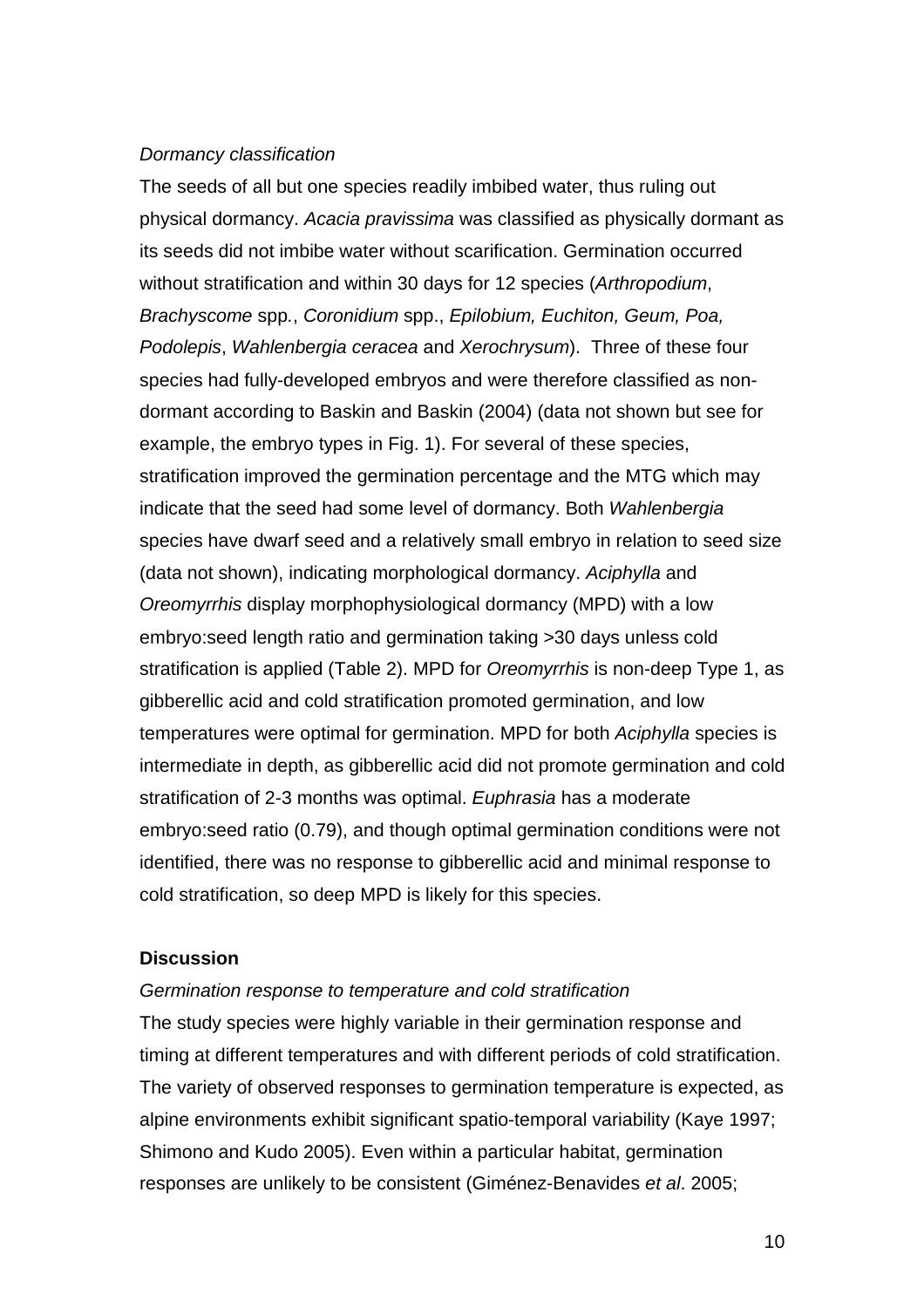Shimono and Kudo 2005). For each species, germination is likely to vary between altitudes, populations and years (Giménez-Benavides *et al*. 2005; Venn 2007; Mondoni *et al*. 2008). Variability in germination is an important strategy to ensure species survival in unpredictable environments, reducing the risk of exposing the entire seedling cohort to poor growing conditions (Giménez-Benavides *et al*. 2005). For example, in the genus *Penstemon*, Meyer (1995) suggests that germination of most species combines predictive mechanisms (e.g. fulfilment of cold stratification requirements) with the potential for development of a persistent seed bank.

Cold stratification response was positive, in one or more respects, for all species except *Brachyscome tenuiscapa* var. *pubescens*, *Euchiton involucratus*, *Epilobium gunnianum, Euphrasia collina* ssp. *diversicolor* and *Poa hiemata* (Table 2) having similar effects to those observed in previous studies of alpine species: improving final germination, widening the range of temperatures for germination, decreasing germination time, and synchronising germination by reducing variability in time to germination (Shimono and Kudo 2005). Both cold stratification temperatures used in these experiments (5°C in initial studies and 2.5°C in subsequent stratification experiments) provide an adequate moist chilling treatment, defined by Baskin and Baskin (1998) as a period below 10°C. The temperatures are also within the range of soil temperatures likely to be encountered in the field in high altitude Australia, with average annual temperatures at 100mm depth of around 5°C and minimum temperatures under snow cover of -0.2°C (Pickering and Green 2009). A wide range of cold stratification temperatures have been reported as successful in breaking dormancy in studies of other alpine and high mountain species e.g. 0°C (Shimono and Kudo 2005); 1°C (Meyer *et al* 1995); 1-2°C (Wardlaw *et al*. 1989); 2.5°C (Forbis and Diggle 2001); 4°C (Cavieres and Arroyo 2000; Giménez-Benavides *et al*. 2005; Mondoni *et al*. 2008); 5°C (Kaye 1997).

Five species (*Aciphylla glacialis*, *A. simplifolia*, *Arthropodium* sp. B, *Epilobium gunnianum* and *Oreomyrrhis eriopoda*) were able to germinate at very low temperatures ( $\leq 5^{\circ}$ C). Although not common, the ability to germinate at very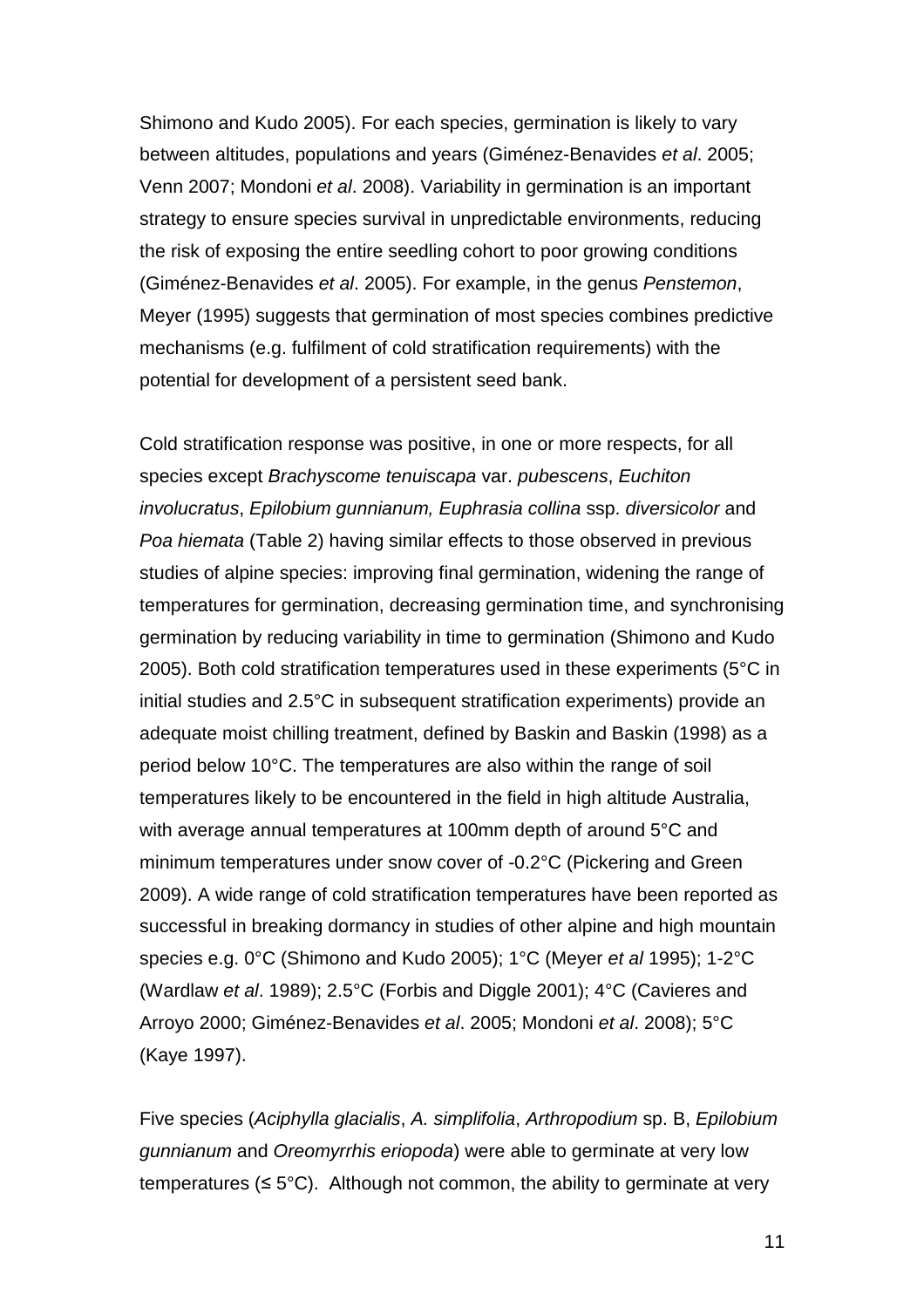low temperatures has been observed in other alpine and high mountain species including the Australian *Caltha introloba* (Wardlaw *et al*. 1989). The capacity to germinate at low temperatures may provide an advantage during a short growing season by allowing germination to begin under snow banks (Meyer *et al*. 1995; Forbis and Diggle 2001; Walck and Hidayati 2004). *Aciphylla glacialis* germinated optimally at low temperatures, similar to the Asian and North American *Osmorhiza* species (Walck *et al*. 2002, Baskin *et al*. 1995, Walck and Hidayati 2004) in the same family (Apiaceae). At high altitudes in Kosciuszko National Park (e.g. Charlotte Pass - 1755m, Perisher Valley -1735m and Thredbo - 1380m), mean winter temperatures (BoM 2010) are currently generally in the range of the laboratory stratification temperatures for *A. glacialis*, whilst at lower altitudes (e.g. Khancoban 337m, BoM 2010), temperatures may not be low enough for periods of time required for sufficient stratification. Verification of in-field germination of this and other species with low temperature requirements at different sites in Kosciuszko National Park would be useful.

Along with altitude, soil temperatures are the main determinant of species composition on alpine summits which means that predicted changes in climate are likely to affect future plant composition (Pickering *et al.* 2004; Pickering and Green 2009). Increased temperatures (up to 2.6°C, Hennessy *et al*. 2003) are likely to be detrimental to germination of *Aciphylla* and other species with a preference for low temperatures. Germination of *Aciphylla*, *Arthropodium* and *Oreomyrrhis* may be lower or slower, given their low optimum germination temperatures, while *Wahlenbergia* may germinate in greater numbers, due to a higher optimum temperature. Germination of all species except *Epilobium* may be slower and restricted to a more narrow range of temperatures due to a lack of cold stratification, if field responses are similar to laboratory responses.

#### *Dormancy, temperature requirements and climate change*

The study species varied in their dormancy classification, from non-dormant to deeply dormant. Confirming dormancy classification by testing with fresh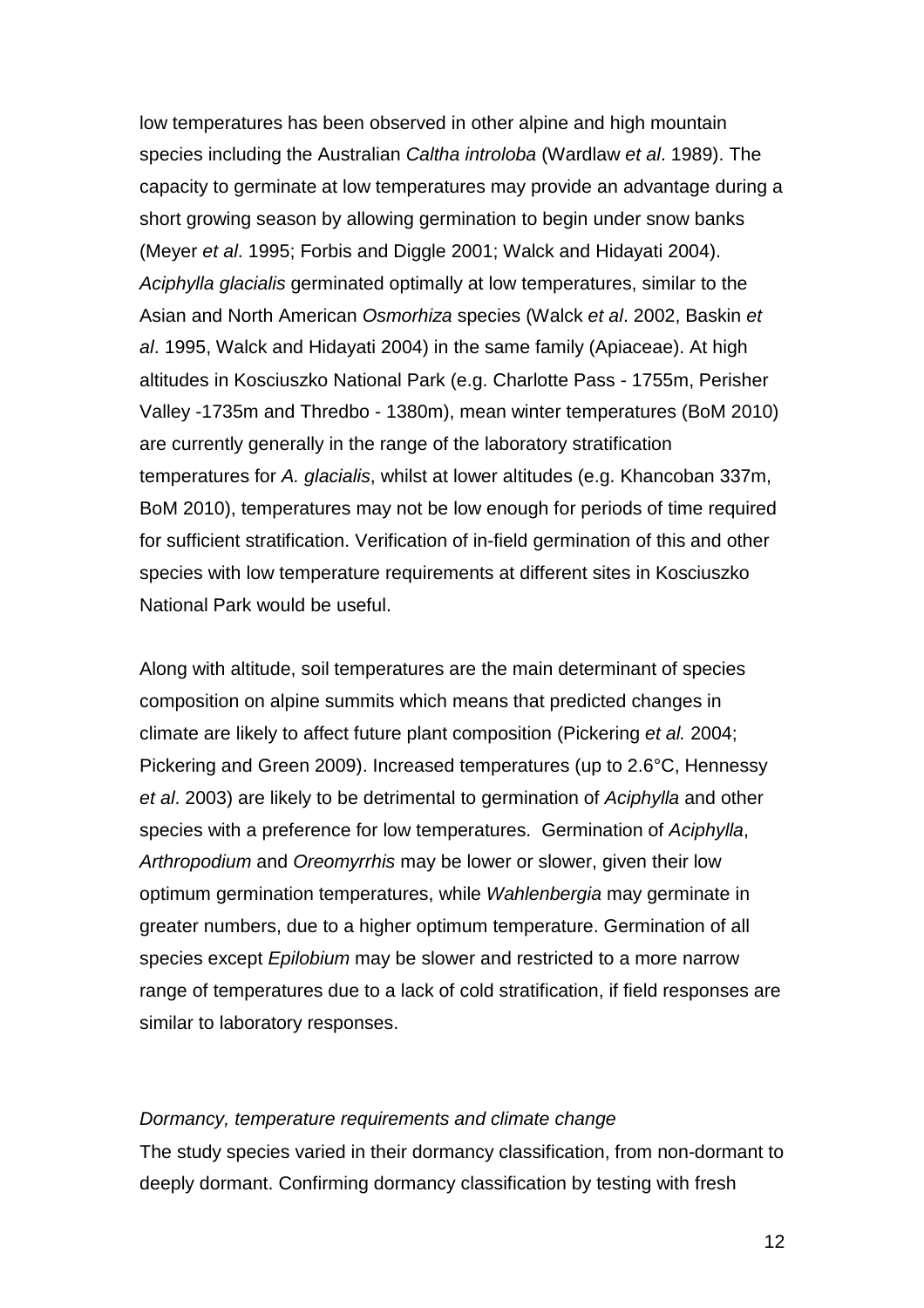seeds is recommended (Baskin and Baskin 1998; Kaye 1997; Wang *et al*. 2010), as afterripening between collection and testing may have reduced the depth of physiological dormancy. Several collections that were deemed not dormant had, nevertheless, some indications of dormancy (e.g. *Brachyscome* sp. 1) which may indicate incomplete afterripening. Cold storage of seeds between collection and testing did not impact on seed viability but has the potential to change dormancy status and germination requirements (Wang *et al*. 2010).

The two widespread species collected from subalpine locations (*Arthropodium* and *Epilobium*) were both non-dormant, while the widespread high-altitude species *Oreomyrrhis* germinated at all temperatures and had non-deep physiological dormancy. The majority of the Asteraceae species studied were non-dormant (previous comments re. after ripening notwithstanding), as observed for *Brachyscome rigidula*, *B*. *spathulata* and four other species in the family Asteraceae (Venn 2007). A lack of dormancy and a wide temperature range indicates that these species may be more opportunistic in their germination timing, taking advantage of appropriate temperatures to begin germinating whenever soil moisture is available. Dormancy classification for *Wahlenbergia* was based on the presence of a small but developed embryo and germination taking >30 days. Embryo growth may be occurring as soon as temperatures are appropriate, with the lag time prior to germination simply required for embryo growth. If this was the case, which should be confirmed, the dormancy classification may not hold for this species.

Germination cues for *Aciphylla* and *Euphrasia* are more complex, with dormancy mechanisms present to restrict germination until cold stratification or other requirements are fulfilled. Further investigation is required to break dormancy in *Euphrasia collina* ssp. *diversicolor*, which germinated poorly under all test conditions in this study. Two European alpine *Euphrasia* species germinated at 5°C or varying low temperatures (3-10°C) but took up to three years (Liebst and Schneller 2008). Australian *Euphrasia collina* ssp. *tetragona* and ssp. 'NW Tasmania' germinated quickly ( $T_{50}$  <40 days) at 5<sup>o</sup>C and 15<sup>o</sup>C

13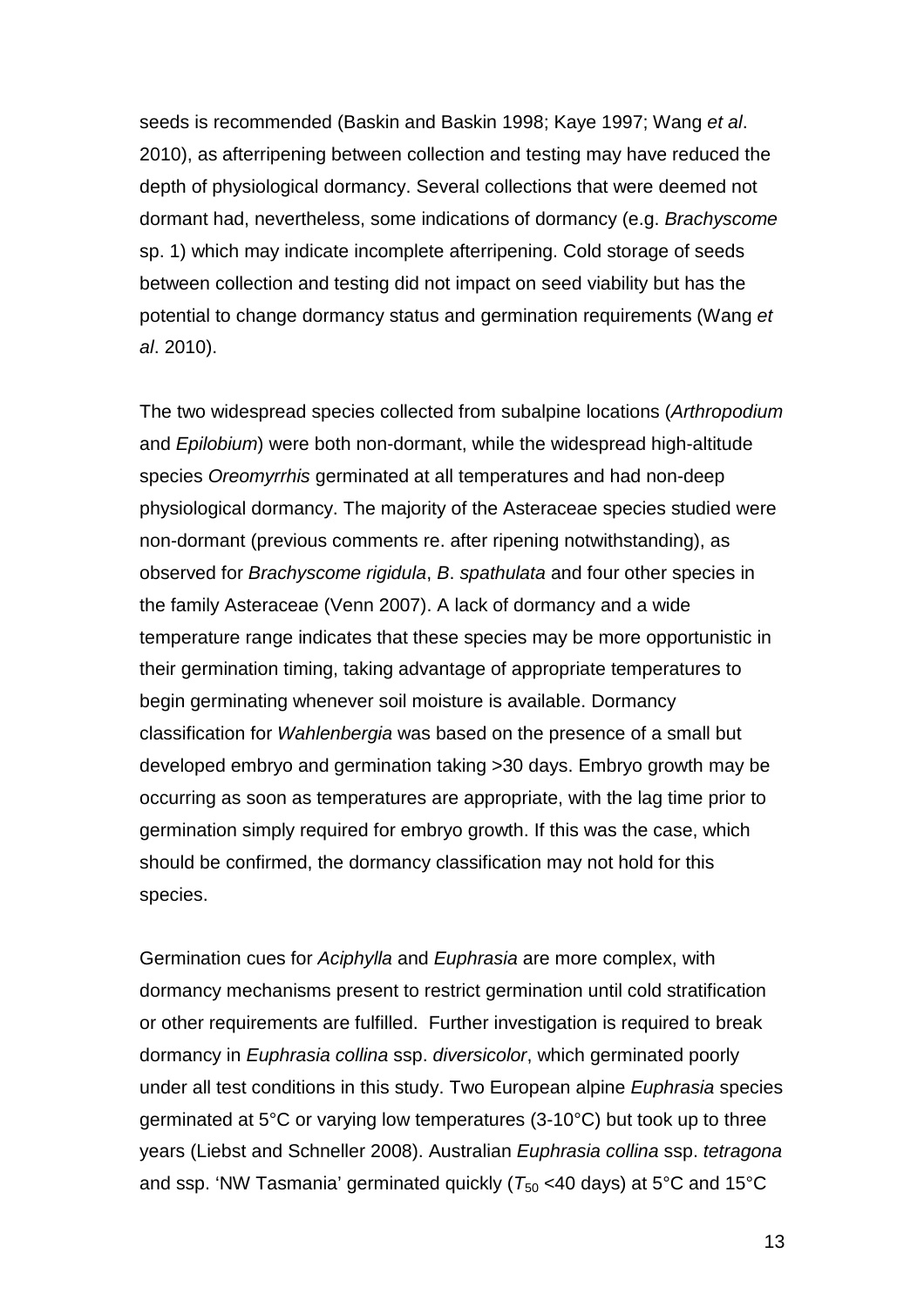respectively, although these collections were made at lower altitudes (Wood 2009). Higher altitude collections of *Euphrasia* were more difficult to germinate, with *E*. *collina* ssp. *diemenica* (altitude 960m) germinating slowly at 5°C and *E*. *gibbsiae* (altitude 1255m) germinating very slowly with warm stratification followed by low temperatures (8 weeks at 20°C, then 5°C) (Wood 2009). *Euphrasia collina* ssp. *diversicolor* may require periods of stratification >12 weeks, a longer germination time and/or other treatments such as alternating cold and warm stratification to break dormancy.

## **Conclusions**

While this study has useful recommendations about producing plants for restoration in a laboratory or nursery situation, the seed ecology of these species requires further study within natural habitats. The germination behaviour observed in the laboratory can be very different to that observed in the field, especially in highly variable alpine environments (see Shimono and Kudo 2005). Such variability has been observed in soil temperatures in the Australian Alps, with variation in soil temperatures leading to differences in the length of the growing season and date of thaw across sites and years (Pickering and Green 2009). This may impact on the germination response of each species across altitudes, populations and years (Giménez-Benavides *et al*. 2005; Mondoni *et al*. 2008). Variability in optimal germination temperature, dormancy class and timing of germination should be the expectation, rather than the exception, when testing seeds collected from high altitudes.

#### **Acknowledgements**

The authors sincerely thank the Australian Flora Foundation and Australian Native Plant Society, Canberra Region for funding the technical support for this project which was conducted under the auspices of SeedQuest NSW in partnership with the UK Millennium Seed Bank Project Kew, which was supported by the UK Millennium Commission, the Wellcome Trust and Orange plc. We also thank the hard work of Veronica Viler, as well as Leahwyn Seed and Allison Frith for assistance in the laboratory; John Silk for technical support; and Richard Johnstone and Andrew Orme for collection and information on field collections. We also thank two anonymous reviewers.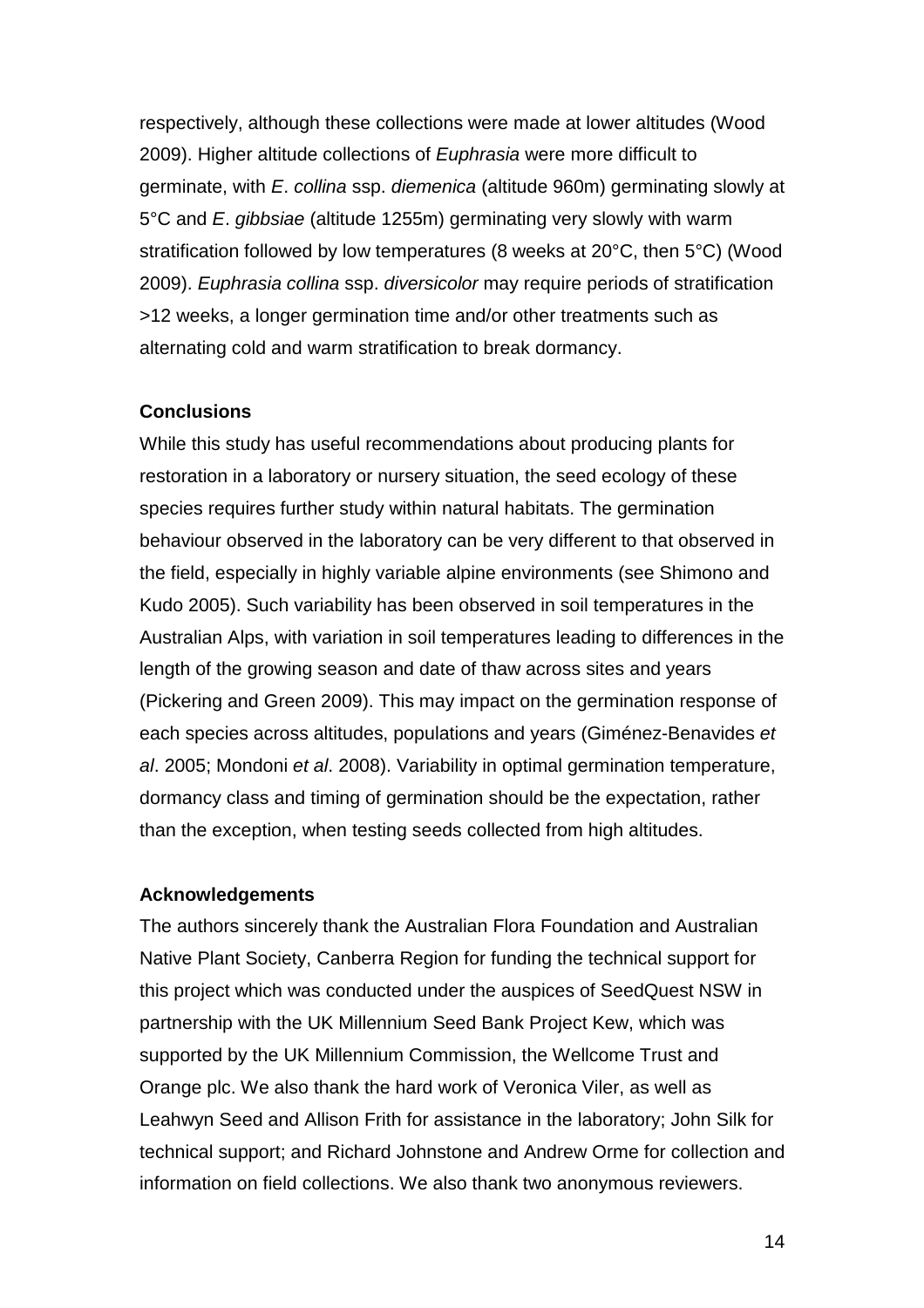#### **References**

- Baskin CC and Baskin JM (1998) Seeds. Ecology, Biogeography, and Evolution of Dormancy and Germination. Academic Press, San Diego, California, USA.
- Baskin CC, Meyer SE and Baskin JM (1995) Two types of morphophysiological dormancy in seeds of two genera (*Osmorhiza* and *Erythronium*) with an arcto-tertiary distribution pattern. *American Journal of Botany* 82:293-298.
- Baskin JM and Baskin CC (2004) A classification system for seed dormancy. Seed Science Research 14:1-16.
- Battaglia M (1993) Seed germination physiology of *Eucalyptus delegatensis* R.T.Baker in Tasmania. *Australian Journal of Botany* 41:119-136.
- Battaglia M (1997) Seed germination model for *Eucalyptus delegatensis* provenances germinating under conditions of variable temperature and water potential. *Australian Journal of Plant Physiology* 24:69-79.
- Battaglia M and Read JB (1993) The effect of microsite variation on seed germination and seedling survival of *Eucalyptus delegatensis*. *Australian Journal of Botany* 41:169- 181.
- Beardsell D and Mullett J (1984) Seed germination of *Eucalyptus pauciflora* Sieb. Ex Spreng. from low and high altitude populations in Victoria. Australian Journal of Botany 32:475-480.

BoM (2010) Australian Bureau of Meteorology. [http://www.bom.gov.au](http://www.bom.gov.au/) Viewed 27/9/2010.

- Botanic Gardens Trust (2010) PlantNET The Plant Information Network System of Botanic Gardens Trust, Sydney, Australia (version 2.0). [http://plantnet.rbgsyd.nsw.gov.au](http://plantnet.rbgsyd.nsw.gov.au/) Viewed 11/02/2010.
- Cavieres LA and Arroyo MTK (2000) Seed germination response to cold stratification period and thermal regime in *Phacelia secunda* (Hydrophyllaceae). *Plant Ecology* 149:1-8.
- Close DC and Wilson SJ (2002) Provenance effects on pre-germination treatments for *Eucalyptus regnans* and *E. delegatensis* seed. *Forest Ecology and Management* 170:299-305.
- Cochrane A and Probert R (2006) Temperature and dormancy-breaking treatments: germination of endemic and geographically restricted herbaceous perennials. *Australian Journal of Botany* 54:349-356.
- Costin A, Gray M, Totterdell C and Wimbush D (2000) Kosciuszko Alpine Flora. CSIRO Publishing, Collingwood Victoria, Australia.
- Edmonds T, Lunt ID, Roshier DA and Louis J (2006) Annual variation in the distribution of summer snowdrifts in the Kosciuszko alpine area, Australia, and its effect on the composition and structure of alpine vegetation. *Austral Ecology* 31:837-848.
- Ferrar PJ, Cochrane PM and Slatyer RO (1988) Factors influencing germination and establishment of *Eucalyptus pauciflora* near the alpine tree line. *Tree Physiology* 4:27-43.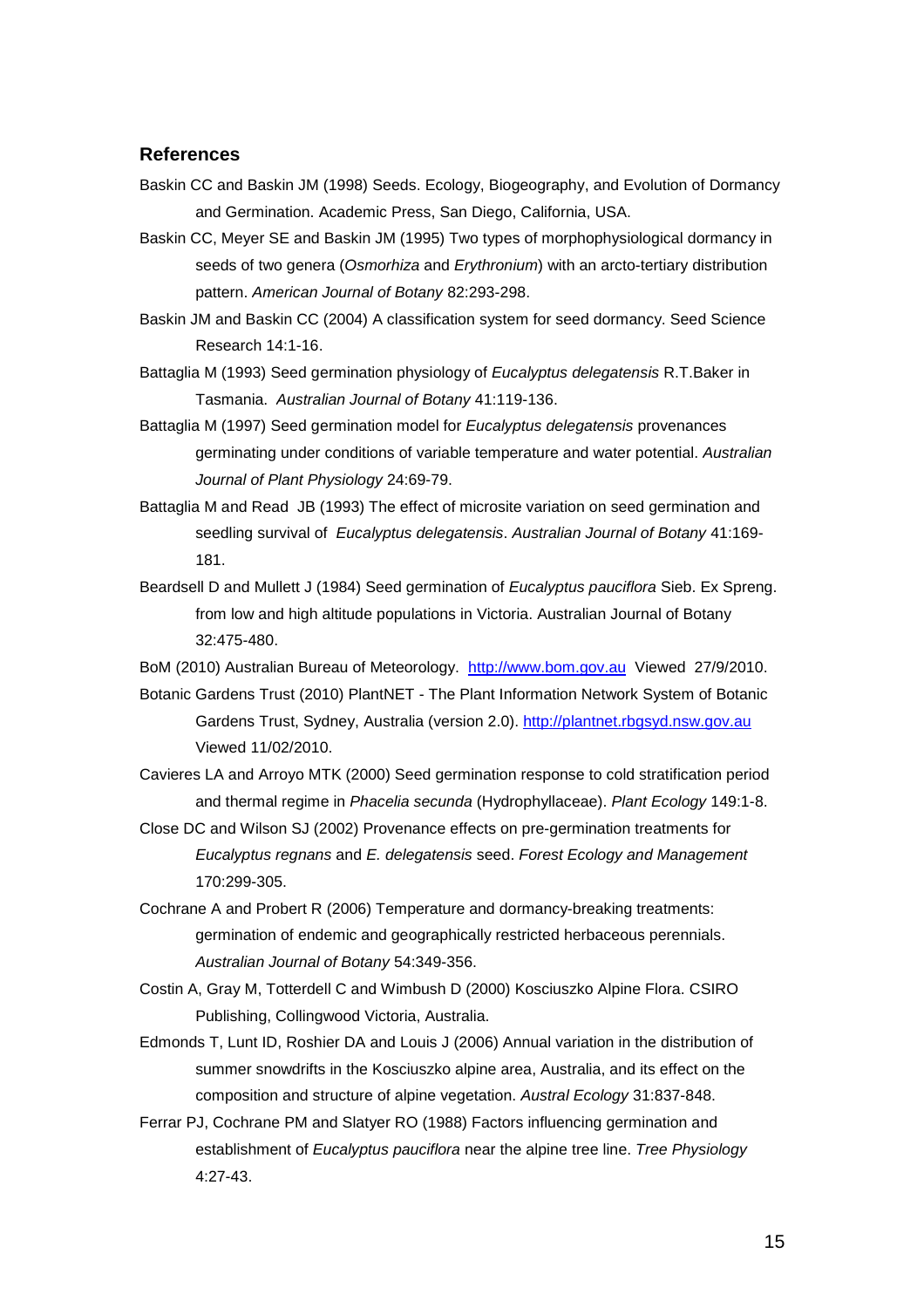- Forbis TA and Diggle PK (2001) Subnivean embryo development in the alpine herb *Caltha leptosepala* (Ranunculaceae). *Canadian Journal of Botany* 79:635-642.
- Gallagher RV, Hughes L and Leishman MR (2009) Phenological trends among Australian alpine species: using herbarium records to identify climate-change indicators. *Australian Journal of Botany* 57:1-9.
- Giménez-Benavides L, Escudero A and Pérez-García F (2005) Seed germination of high mountain Mediterranean species: altitudinal, interpopulation and interannual variability. *Ecological Research* 20:433-444.
- Green JW (1969) Temperature responses in altitudinal populations of *Eucalyptus pauciflora* Sieb. Ex Spreng. *New Phytologist* 68: 399-410.
- Hennessy K, Whetton P, Smith I, Bathols J, Hutchinson M and Sharples J (2003) The impact of climate change on snow conditions in mainland Australia. CSIRO and CRES, Victoria, Australia.
- Jarrad FC, Wahren C-H, Williams RJ and Burgman MA (2008) Impacts of experimental warming and fire on phenology of aubalpine open-heath species. *Australian Journal of Botany* 56:617-629.
- Kaye TN (1997) Seed dormancy in high elevation plants: implications for ecology and restoration. In Kaye TN, Liston A, Love RM, Luoma DL, Meinke RJ and Wilson MV (eds.) Conservation and management of native plants and fungi. Native Plant Society of Oregon, Corvallis, Oregon, USA. Pages 115-120.

Lawes Agricultural Trust (2007) Genstat Version 10.1.0.72. VSN International, Oxford, UK.

- Liebst B and Schneller J (2008) Seed dormancy and germination behaviour in two *Euphrasia* species (Orobanchaceae) occurring in the Swiss Alps. Botanical Journal of the Linnean Society 156:649-656.
- Martin AC (1946) The comparative internal morphology of seeds. *American Midland Naturalist* 36:513-660.
- McDougall KL and Walsh NG (2007) Treeless vegetation of the Australian Alps. *Cunninghamia* 10:1-57.
- Meyer SE, Kitchen SG and Carlson SL (1995) Seed germination timing patterns in intermountain *Penstemon* (Scrophulariaceae). *American Journal of Botany* 82:377- 389.
- Milbau A, Graae BJ, Shevtsova A and Nijs I (2009) Effects of a warmer climate on seed germination in the subarctic. *Annals of Botany* 104:287-296.
- Mondoni A, Probert R, Rossi G, Hay F and Bonomi C (2008) Habitat-correlated seed germination behaviour in populations of wood anemone (*Anemone nemerosa* L.) from northern Italy. *Seed Science Research* 18:213-222.
- Mondoni A, Probert R, Rossi G and Hay F (2009) Habitat-related germination behaviour and emergence phenology in the woodland geophyte *Anemone ranunculoides* L. (Ranunculaceae) from northern Italy. *Seed Science Research* 19:137-144.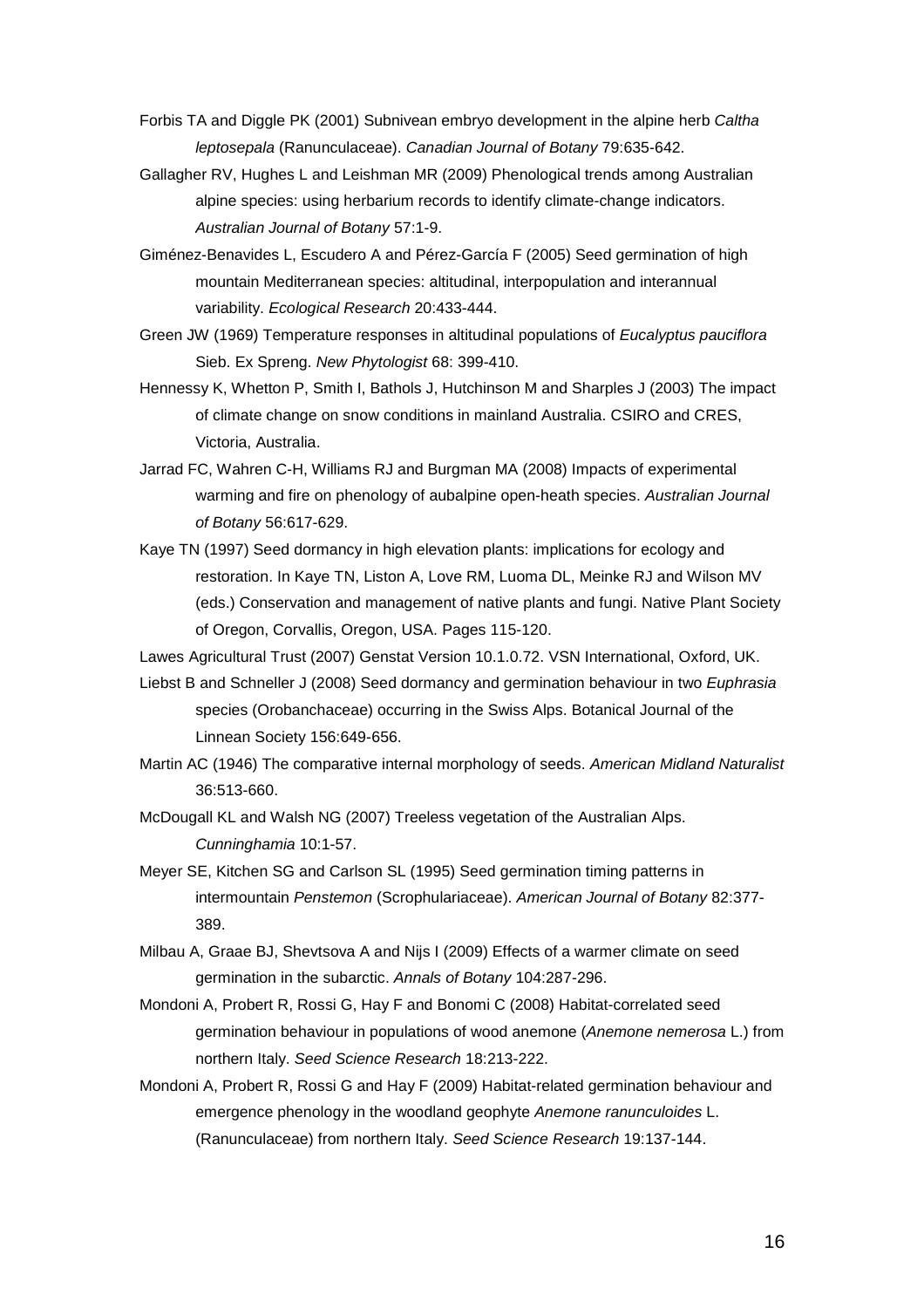- Ooi MKJ, Auld TD and Denham AJ (2009) Climate change and bet-hedging: interactions between increased soil temperatures and seed bank persistence. *Global Change Biology* 15: 2375-2386.
- Pickering C, Good R and Green K (2004) Potential effects of global warming on the biota of the Australian Alps. Australian Greenhouse Office, Canberra, Australia.
- Pickering C, Hill W and Green K (2008) Vascular plant diversity and climate change in the alpine zone of the Snowy Mountains, Australia. *Biodiversity Conservation* 17:1627- 1644.
- Pickering CM and Green K (2009) Vascular plant distribution in relation to topography, soils and micro-climate at five GLORIA sites in the Snowy Mountains, Australia. *Australian Journal of Botany* 57:189-199.
- Shimono Y and Kudo G (2005) Comparisons of germination traits of alpine plants between fellfield and snowbed habitats. *Ecological Research* 20:189-197.
- Turnbull J and Doran J (1987) Species of Eucalyptus responding to cold moist stratification (3-5°C). In Langkamp PJ (ed.) Germination of Australian native plant seed. Inkata Press, Melbourne. Appendix 3C, p.196.
- Venn SE (2007) Plant recruitment across alpine summits in south-eastern Australia. PhD thesis, LaTrobe University, Bundoora, Victoria, Australia.
- Venn SE and Morgan JW (2009) Patterns in alpine seedling emergence and establishment across a stress gradient of mountain summits in south-eastern Australia. *Plant Ecology & Diversity* 2:5-16.
- Venn SE and Morgan JW (2010) Soil seedbank composition and dynamics across alpine summits in south-eastern Australia. *Australian Journal of Botany* 58:349-362.
- Walck JL and Hidayati SN (2004) Germination ecophysiology of the western North American species *Osmorhiza depauperata* (Apiaceae): implications of preadaptation and phylogenetic niche conservatism in seed dormancy evolution. *Seed Science Research* 14: 387-394.
- Walck JL, Hidayati SN and Okagami N (2002) Seed germination ecophysiology of the Asian species *Osmorhiza aristata* (Apiaceae): comparison with its North American congeners and implications for evolution of types of dormancy. *American Journal of Botany* 89: 829-835.
- Walsh NG and McDougall KL (2008) Progress in the recovery of the flora of treeless subalpine vegetation in Kosciuszko National Park after the 2003 fires. *Cunninghamia* 8(4):439-452.
- Wang JH, Baskin CC, Chen W and Du GZ (2010) Variation in seed germination between populations of five sub-alpine woody species from eastern Qinghai-Tibet plateau following dry storage at low temperatures. *Ecological Research* 25:195-203.
- Wardlaw IF (1998) Plant activity beneath the snow. In Green K (ed.). Snow, A Natural History; an uncertain future. Australian Alps Liaison Committee, Canberra, Australia. Ch 7 pp. 113-124.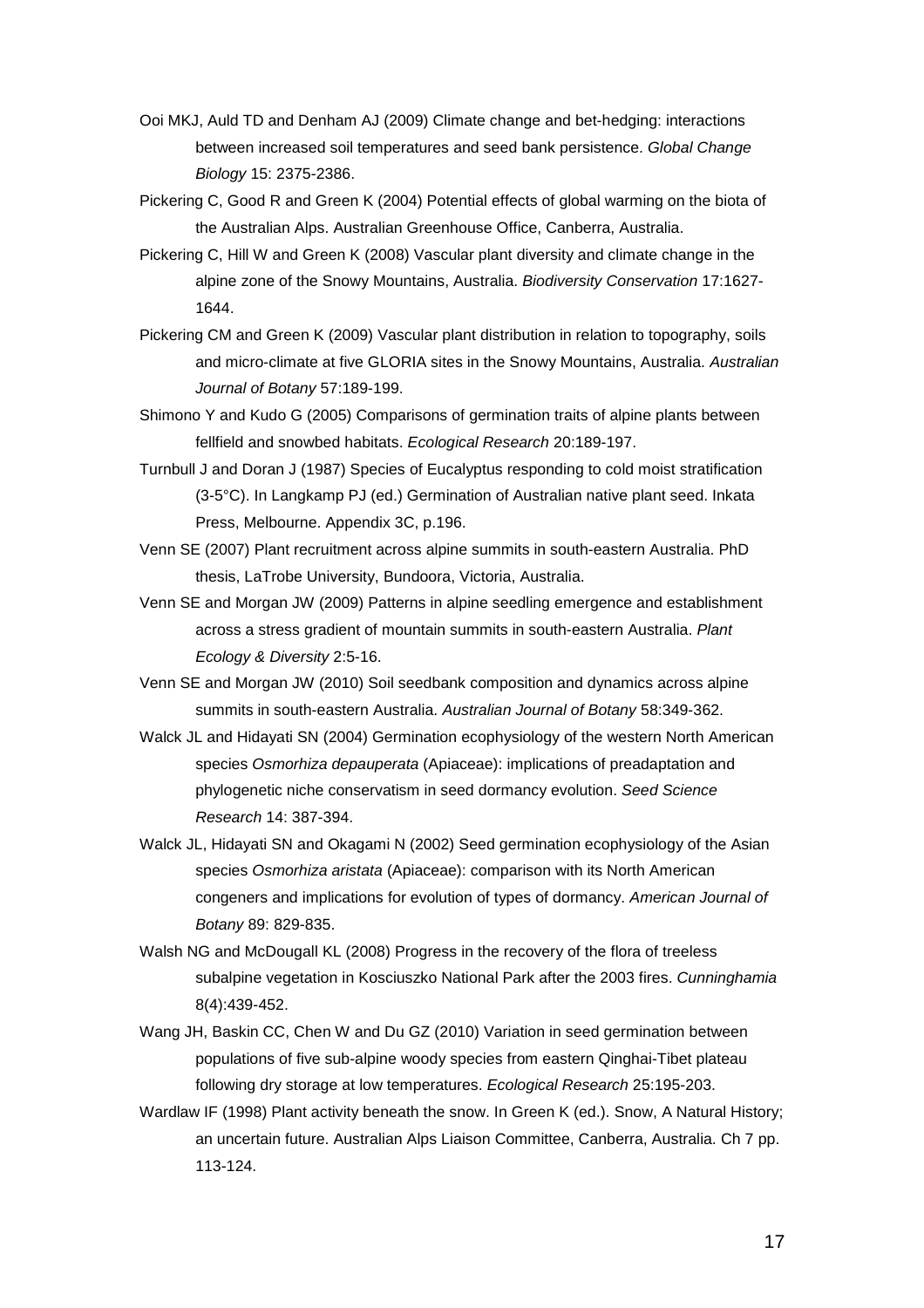Wardlaw IF, Moncur MW and Totterdell CJ (1989) The growth and development of *Caltha introloba* F. Muell. II. The regulation of germination, growth and photosynthesis by temperature. *Australian Journal of Botany* 37:291-303.

Wood JA (2009) RTBG Germination Database (release 1, Jan 2009) <http://www.rtbg.tas.gov.au/tasgerm> Viewed 22/2/2010.